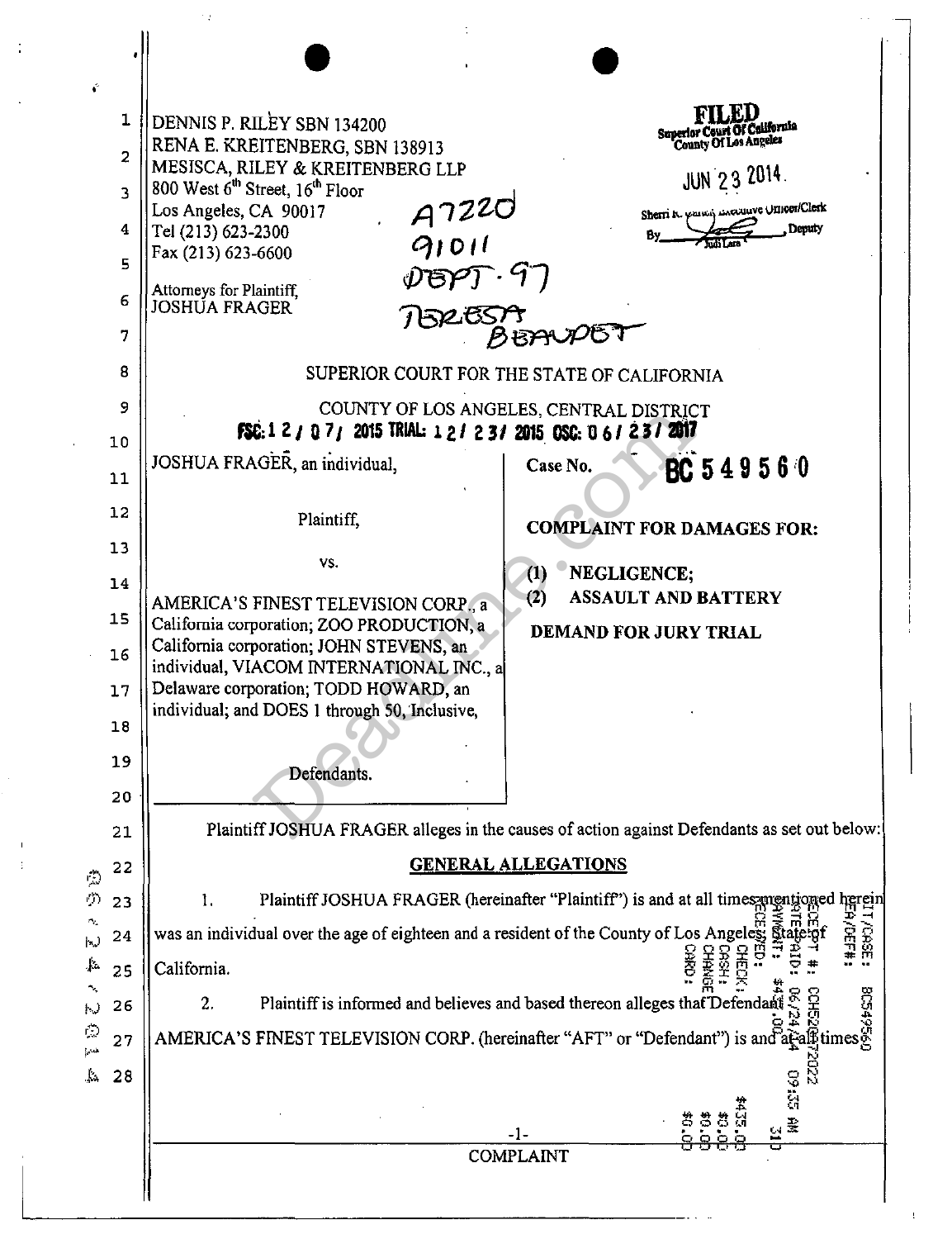• • 1 mentioned herein was a California corporation doing business in the County of Los Angeles, State of 2 || California.

3 4 5 6 7 3. Plaintiff is informed and believes and based thereon alleges that Defendant ZOO PRODUCTION (hereinafter "ZOO" or "Defendant") is a California corporation doing business in the County of Los Angeles, State of California. Plaintiff is informed and believes and based thereon alleges that Defendant JOHN STEVENS is an individual over the age of 18 and currently residing in the County of Los Angeles, State of California.

8 9 10 4. Plaintiff is informed and believes and based thereon alleges that Defendant VIACOM INTERNATIONAL INC. (hereinafter "VIACOM" or "Defendant") is a Delaware corporation doing business in the County of Los Angeles, State of California.

11 12 13 5. Plaintiff is informed and believes and based thereon alleges that Defendant TODD HOW ARD (hereinafter "HOWARD" or "Defendant") is an individual over the age of 18 and currently residing in the County of Los Angeles, State of California.

14 15 16 17 18 19 20 21 22 23 6. Plaintiff is genuinely ignorant of the true names and capacities of the defendants sued herein by the fictitious names Does I through 50, inclusive, and Plaintiff therefore sues these defendants by such fictitious names pursuant to Code of Civil Procedure §474. Plaintiff will amend thi complaint to allege their true names and capacities if and when ascertained. Plaintiff is informed and believes and based thereon alleges that each of the fictitiously named defendants is responsible in some manner for the occurrences herein alleged, and that Plaintiffs' injuries sustained as a result of the events surrounding Plaintiffs participation in the television production entitled "World's Worst Tenants-Season Two" and damages as herein alleged were caused by said defendants' acts and omissions, negligence and the tortious, intentional, knowing, and reckless conduct of such defendants and each of them. NAL INC. (hereinatter "VIACOM" or "Defendant") is a Delaw<br>County of Los Angeles, State of California.<br>Plaintiff is informed and believes and based thereon alleges that<br>reinafter "HOWARD" or "Defendant") is an individual ov

 $\mathsf{r}^{(\ell)}$ "'· 24 hJ ... <sup>~</sup> 25 .,\_ 26 i·.J r:~ 27 د.<br>د را

 $\mathbb{Z}$   $\mathbb{Z}$ 

28

 $\circ$ 

7. Plaintiff is informed and believes and thereon alleges that at all times herein mentioned, each of the defendants was the servant, agent, employee, partner, and/or joint venturer of each of the remaining defendants and, in doing the things or in failing to do the things hereinafter alleged, each defendant was acting within the course and scope of such agency, employment, and/or joint venture with express or advance knowledge of the purpose or scope of such agency or employment and was

-2- COMPLAINT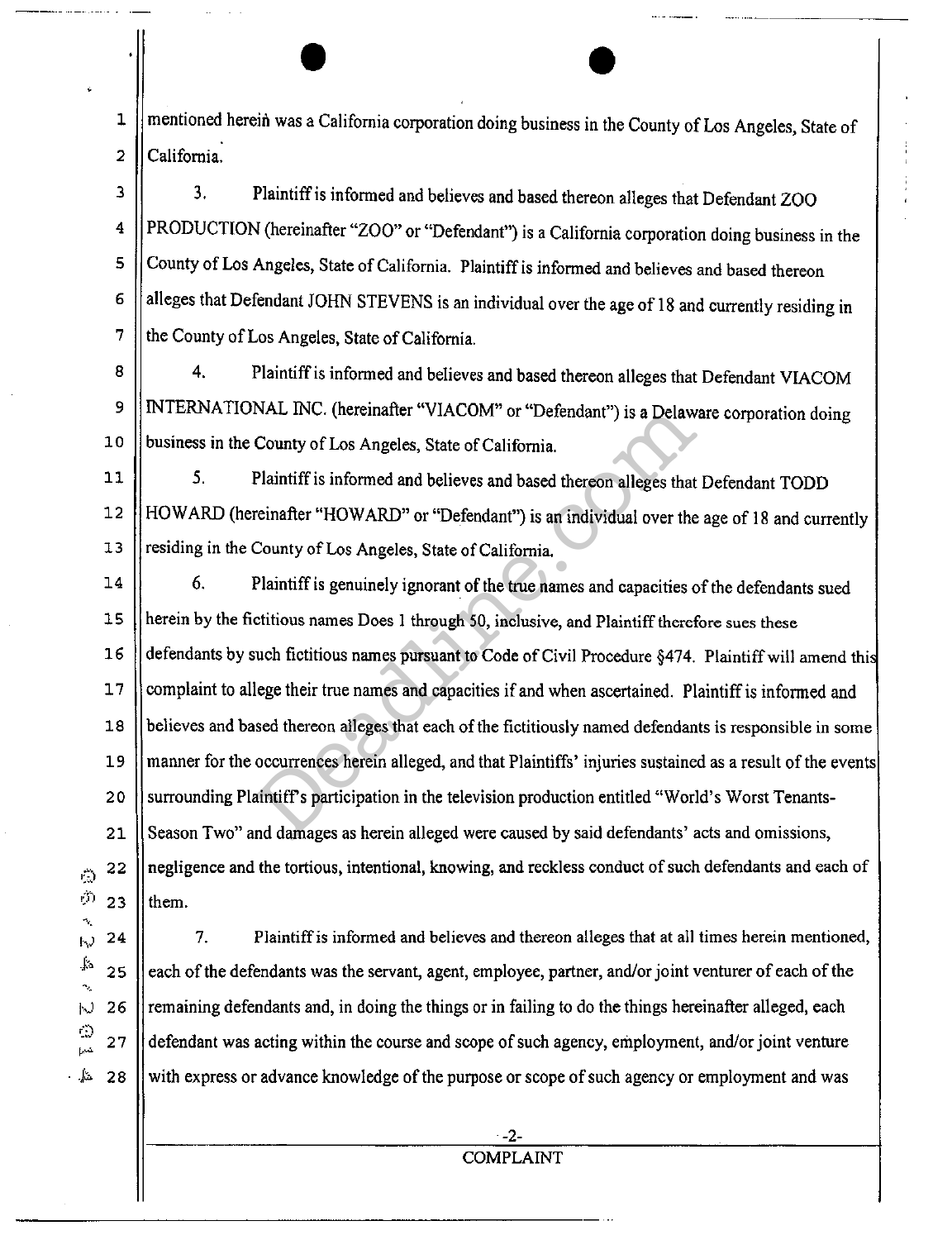• • 1 acting within the time, purpose or scope of said agency or employment and was acting with the express 2 | or implied knowledge, acquiescence, permission or consent of the remaining Defendants and each of 3 | them, or subsequent ratification of each and every remaining defendant. Each of the Defendants held  $4$   $\parallel$  out the other as its authorized representative.

### 5 **GENERAL ALLEGATIONS**

6 | 8. At approximately 4:00 p.m. on or about January 10, 2013 at Mt. Waterman, California,  $7$  || an accident occurred during filming and/or production of the television series "World's Worst Tenants-8 Season Two" (hereinafter "the "Show"). The Show is premised upon the business of Defendant 9 HOWARD, who brings viewers into his eviction of what the show claims are some of the worst tenants 10 | imaginable. HOWARD is a "professional evictor" which is like a bouncer who stands guard at rental 11 properties instead of nightclubs. "World's Worst Tenants" purportedly documents the work of 12 HOWARD, his wife Randye, and business partner Rick Moore. Spike TV, the network which airs the 13 Show describes the show as a reality series that documents the removal of "despicable, outrageous, 14 | dangerous and insane" tenants from residential, commercial and retail units in which HOWARD and 15 his team manage. The half-hour series showcases the tumultuous situations through re-enactments of 16 | what the show claims are actual confrontations no orings viewers into nis eviction of what the show claims are s<br>OWARD is a "professional evictor" which is like a bouncer who<br>ead of nightclubs. "World's Worst Tenants" purportedly docume<br>s wife Randye, and business part

 $\ddot{\circ}$ 

'•. J··) .J~ "•.  $\sim$ .,, **r·'** <sup>M</sup>  $\mathbf{L}$ .. *k·*  28

17 9. On January 10, 2013 Plaintiff answered a general casting call for extras for the Show. 18 Plaintiff was not required to sign any papers or provide any information to anyone prior to his 19 **performance as an extra for the Show.** 

**1:J')**  23 20 10. During filming, Plaintiff was asked by Defendants through their agents/employees to 22 24 21 || fake a fall. Plaintiff is not a trained stunt person. During filming, the star of the show HOWARD forcefully pushed Plaintiff backwards to trigger the fall and as a result Plaintiff fell down the slope of the mountain on which the filming was taking place breaking his collar bone, injuring his arm and suffering other injuries to his person including soft-tissue injuries, bruising and lacerations.

25 26 27 11. Where such stunts are conducted, it is custom and practice in the industry to conduct a safety meeting prior to the performance and filming of the stunt. Plaintiff contends that all Defendants in producing and directing knew or should have known that Plaintiff could be injured in such a fall and

> -3- COMPLAINT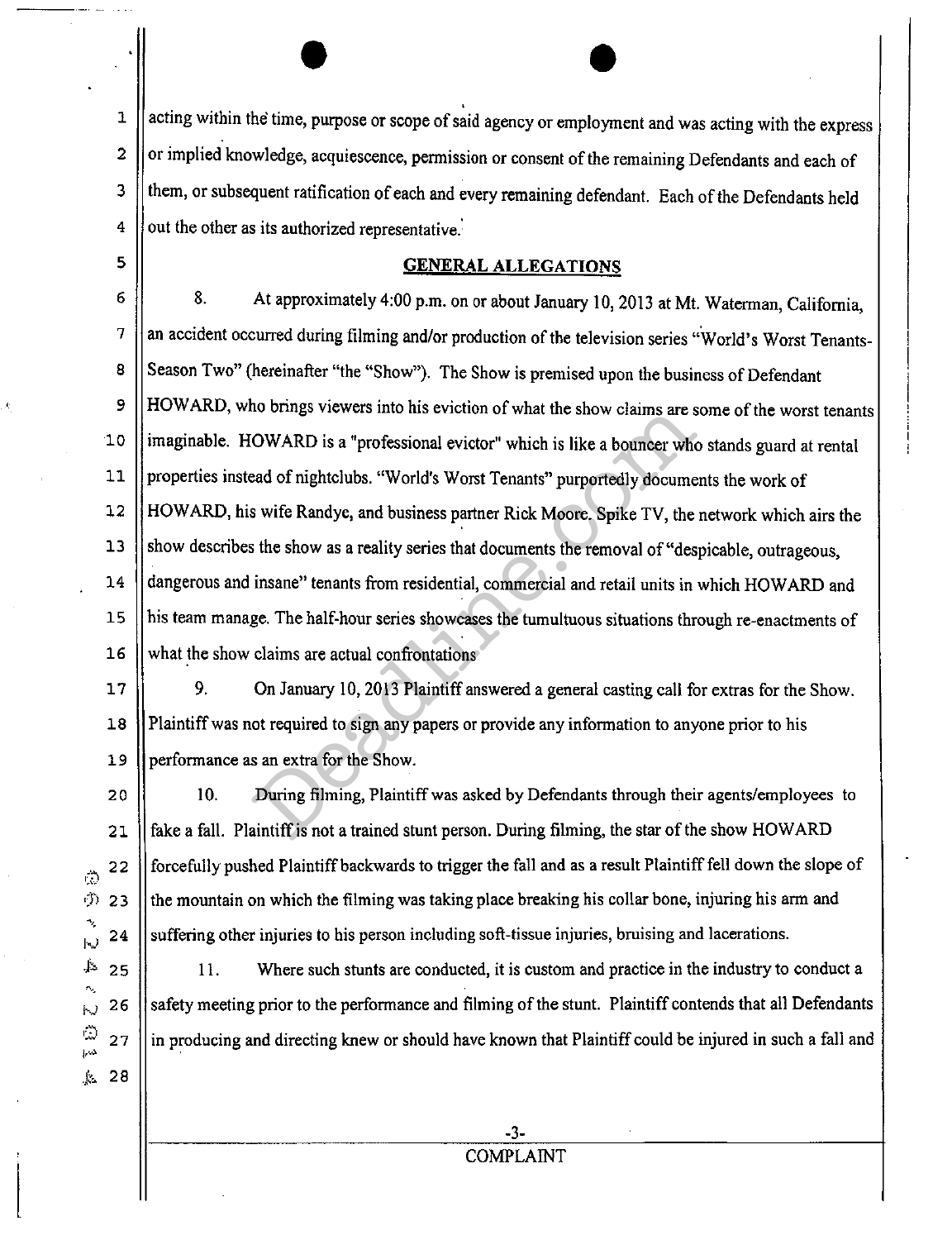$\bullet$  $1$  ||it was the responsibility and duty of the Defendants and each of them to ensure the safety of Plaintiff in 2  $\left| \right|$  the filming of this stunt.

## **FIRST CAUSE OF ACTION FOR NEGLIGENCE**

### **(By Plaintiff as to All Defendants and DOES 1-50)**

6 7 12. By this reference, Plaintiffs hereby incorporate Paragraphs l through **11,** inclusive hereof as though all of same were set forth in full at this point herein.

3

4

5

 $26$  || $\textit{III}$ 

ි 27

.)\> 28

8 9 10 13. At all times mentioned herein Defendants and each of them owed a duty to Plaintiff to provide a safe working environment and not to create dangerous or otherwise unsafe conditions for Plaintiff and other actors on the set.

11 12 13 14 14. Defendants and each of them breached this duty of care owed to Plaintiff by failing to use that amount of care, diligence and attentiveness that a reasonable production company, producer, and/or director, in similar circumstances would have used and asking Plaintiff to perform a dangerous task for which no precautions or instruction or safety measures were implemented.

15 16 17 18 19 20 15. As a direct and proximate result of the negligence of Defendants and each of them, Plaintiff has sustained actual economic damages in an amount to be proven at time of trial including but not limited to medical costs and expenses for multiple surgeries to Plaintiff's collar bone and arm, lost income, which injuries have caused and continue to cause Plaintiff great mental, physical and nervous pain and suffering. In addition, Plaintiff will continue to incur damages for future medical treatment and loss of earning capacity in the future all in an amount to be proven at time of trial. working environment and not to create dangerous or otherwise u<br>her actors on the set.<br>Defendants and each of them breached this duty of care owed to<br>it of care, diligence and attentiveness that a reasonable productio<br>i, in

21  $~^{22}$ •'.1l 23  $\mathbf{E}$  24  $*$  25 16. The conduct of Defendants and each of them as alleged hereinabove, was in reckless disregard of Plaintiffs safety and oppressive in that Defendants sought to maximize their profits at the expense of Plaintiff's health and likelihood of serious injury. As a result of said conduct, Plaintiff is entitled to punitive and exemplary damages against the Defendants in an amount according to proof at time of trial.

> -4- COMPLAINT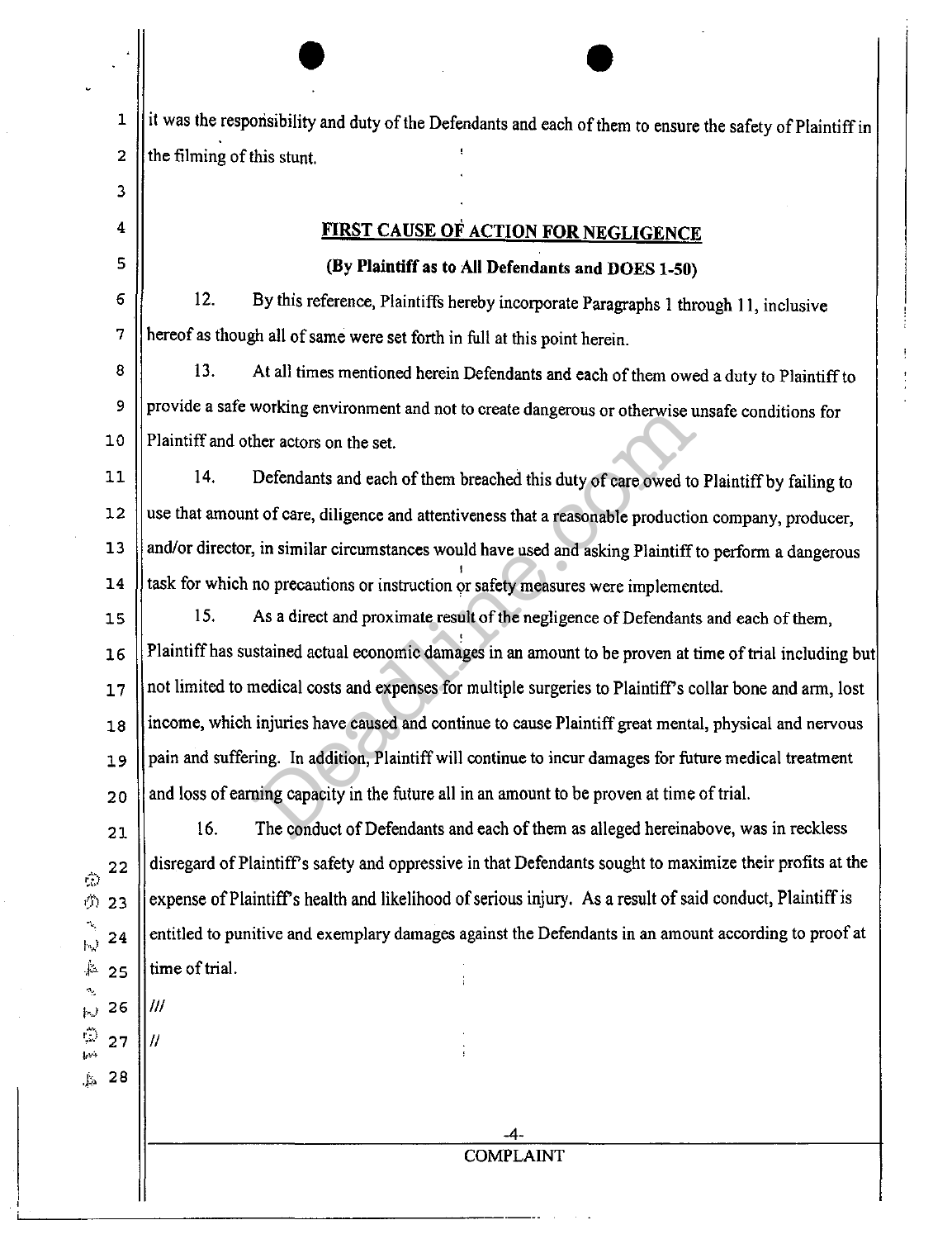| 1                                | <b>SECOND CAUSE OF ACTION - ASSAULT AND BATTERY</b>                                                        |  |  |  |  |  |
|----------------------------------|------------------------------------------------------------------------------------------------------------|--|--|--|--|--|
| 2                                | (By Plaintiff as to Defendant TODD and DOES 1-50)                                                          |  |  |  |  |  |
| 3                                | 16.<br>By this reference, Plaintiffs hereby incorporate Paragraphs 1 through 15, inclusive                 |  |  |  |  |  |
| 4                                | hereof as though all of same were set forth in full at this point herein.                                  |  |  |  |  |  |
| 5                                | 17.<br>Defendant HOWARD violently pushed Plaintiff so as to cause Plaintiff to fall down a                 |  |  |  |  |  |
| 6                                | slope causing Plaintiff to suffer a broken collar bone and other serious injuries.                         |  |  |  |  |  |
| 7                                | 18.<br>As a result of his injuries, Plaintiff underwent multiple surgeries and months of                   |  |  |  |  |  |
| 8                                | rehabilitation and was unable to work. Plaintiff continues to receive medical treatment for his injuries   |  |  |  |  |  |
| 9                                | and is limited in his earning capacity because he is now unable to perform certain tasks required of his   |  |  |  |  |  |
| 10                               | chosen profession.                                                                                         |  |  |  |  |  |
| 11                               | 19.<br>Plaintiff at no time gave consent to be pushed down the slope, nor did Plaintiff give               |  |  |  |  |  |
| 12                               | consent to be pushed in such a fashion that it would cause serious injury to his person.                   |  |  |  |  |  |
| 13                               | 20.<br>As a direct and proximate result of the acts of Defendants and each of them, Plaintiff              |  |  |  |  |  |
| 14                               | sustained serious injuries to his person in an amount to be shown and proven at trial.                     |  |  |  |  |  |
| 15                               | 21.<br>Defendants by expressly authorizing the use of force against Plaintiff and providing                |  |  |  |  |  |
| 16                               | HOWARD with the discretion, permission and authority to use an extreme amount of physical force to         |  |  |  |  |  |
| 17                               | cause Plaintiff to be pushed down the slope and Defendants' retention of HOWARD as an employee             |  |  |  |  |  |
| $18\,$                           | after the use of force against Plaintiff ratified, acquiesced and adopted the conduct of their employee    |  |  |  |  |  |
| 19                               | HOWARD.                                                                                                    |  |  |  |  |  |
| 20                               | 22.<br>The aforementioned acts of Defendants and each of them were willful, wanton,                        |  |  |  |  |  |
| 21                               | malicious, oppressive and in conscious disregard of Plaintiff's health and safety, justifying the award of |  |  |  |  |  |
| 22<br>$\hat{\mathbb{C}}$         | punitive damages in an amount to be proven at trial.                                                       |  |  |  |  |  |
| $\epsilon$ j j<br>23             | WHEREFORE, Plaintiff prays for judgment as follows:                                                        |  |  |  |  |  |
| 24<br>$\cup$                     | For general damages for all causes of action in the sum to be proven at time of trial;<br>1.               |  |  |  |  |  |
| $\frac{1}{2}$<br>25              | 2.<br>For compensatory damages, including special damages and general damages for                          |  |  |  |  |  |
| 26<br>$ \cdot_{v}\rangle$        | emotional distress;                                                                                        |  |  |  |  |  |
| 6<br>27<br>$\mathbf{p}^{\prime}$ | 3.<br>For punitive damages in an amount to punish Defendants and deter others from                         |  |  |  |  |  |
| 28<br>Ĵа.                        | engaging in similar misconduct;                                                                            |  |  |  |  |  |
|                                  |                                                                                                            |  |  |  |  |  |
|                                  | $-5-$<br><b>COMPLAINT</b>                                                                                  |  |  |  |  |  |
|                                  |                                                                                                            |  |  |  |  |  |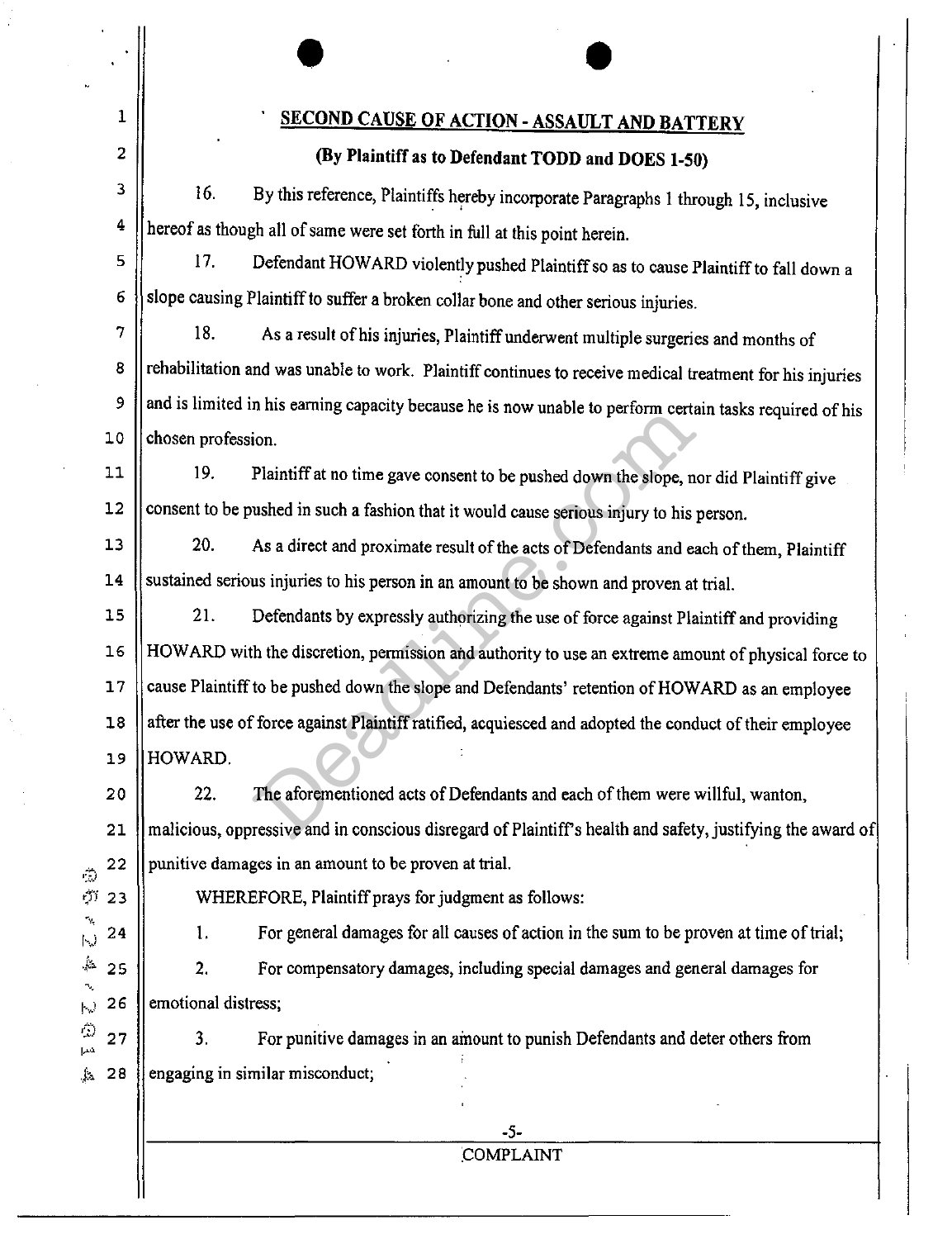| 1                                                            | 4.<br>For pre-judgment interest; and                                           |
|--------------------------------------------------------------|--------------------------------------------------------------------------------|
| $\mathbf 2$                                                  | 5.<br>For such other and further relief as the Court may deem just and proper. |
| $\mathbf{3}$                                                 |                                                                                |
| $\overline{\mathbf{4}}$                                      | Dated: June 21, 2014<br>MESISCA, RILEY & KREITENBERG LLP                       |
| 5                                                            |                                                                                |
| $\epsilon$                                                   | By:                                                                            |
| 7                                                            | <b>RILEY</b><br>П<br>ENNIS P                                                   |
| $\bf 8$                                                      | Attorneys for Plaintiff,<br><b>JOSHUA FRAGER</b>                               |
| $\,9$                                                        |                                                                                |
| ${\bf 10}$                                                   |                                                                                |
| $11\,$<br>U.                                                 |                                                                                |
| $12\,$<br>${\bf 13}$                                         |                                                                                |
| 14                                                           |                                                                                |
| $15\,$                                                       |                                                                                |
| 16                                                           |                                                                                |
| $17\,$                                                       |                                                                                |
| $18\,$                                                       |                                                                                |
| 19                                                           |                                                                                |
| ${\bf 20}$                                                   |                                                                                |
| 21                                                           |                                                                                |
| 22<br>$\frac{1}{2}$                                          |                                                                                |
| 23<br>l,                                                     |                                                                                |
| 24<br>$\left\vert \cdot \right\rangle$<br>$\downarrow$<br>25 |                                                                                |
| $\sigma_{\rm g}$<br>26<br>$\vert \downarrow$                 |                                                                                |
| O<br>H<br>27                                                 |                                                                                |
| $\int_{\Omega}$<br>28                                        |                                                                                |
|                                                              |                                                                                |
|                                                              | $-6-$<br><b>COMPLAINT</b>                                                      |
|                                                              |                                                                                |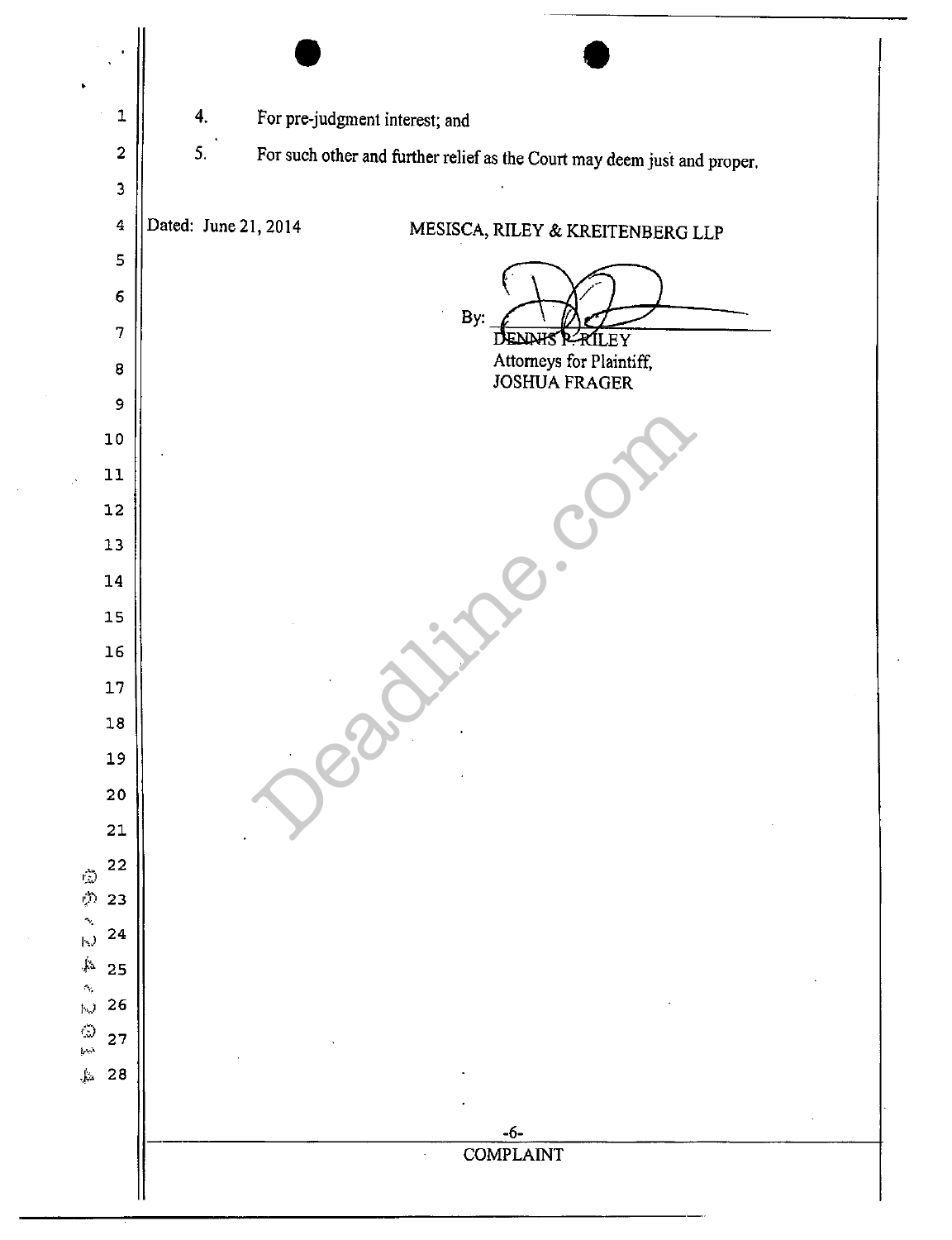| 1                                                           | DEMAND FOR JURY TRIAL                                                                        |
|-------------------------------------------------------------|----------------------------------------------------------------------------------------------|
| $\mathbf{z}$                                                | PLAINTIFF hereby demands a jury trial on all causes of action with respect to which it has a |
| $\overline{\mathbf{3}}$                                     | right to jury trial.                                                                         |
| $\overline{4}$                                              |                                                                                              |
| 5                                                           | Dated: June 21, 2014<br>MESISCA, RILEY & KREITENBERG, LLP                                    |
| 6                                                           |                                                                                              |
| 7                                                           | By:                                                                                          |
| 8                                                           | DENNIS P. RILEY                                                                              |
| 9                                                           | RENA E. KREITENBERG                                                                          |
| $10\,$<br>11                                                | Attorney for PLAINTIFF                                                                       |
| 12                                                          |                                                                                              |
| 13                                                          |                                                                                              |
| 14                                                          |                                                                                              |
| 15                                                          |                                                                                              |
| $16$                                                        |                                                                                              |
| $17\,$                                                      |                                                                                              |
| ${\bf 18}$                                                  |                                                                                              |
| 19                                                          |                                                                                              |
| ${\bf 20}$                                                  |                                                                                              |
| 21                                                          |                                                                                              |
| 22<br>ු<br>එ                                                |                                                                                              |
| 23<br>$\hat{\mathcal{O}}_{\mathbf{Q}}$<br>24                |                                                                                              |
| þ.)<br>₫,<br>25                                             |                                                                                              |
| $\mathbf{v}_\mathrm{c}$<br>26<br>$\mathfrak{h}\mathfrak{J}$ |                                                                                              |
| $\begin{pmatrix} 1 \\ -1 \end{pmatrix}$<br>27               |                                                                                              |
| ${\bf 28}$<br>$\mathcal{A}.$                                |                                                                                              |
|                                                             |                                                                                              |
|                                                             | $-7-$<br><b>COMPLAINT</b>                                                                    |
|                                                             |                                                                                              |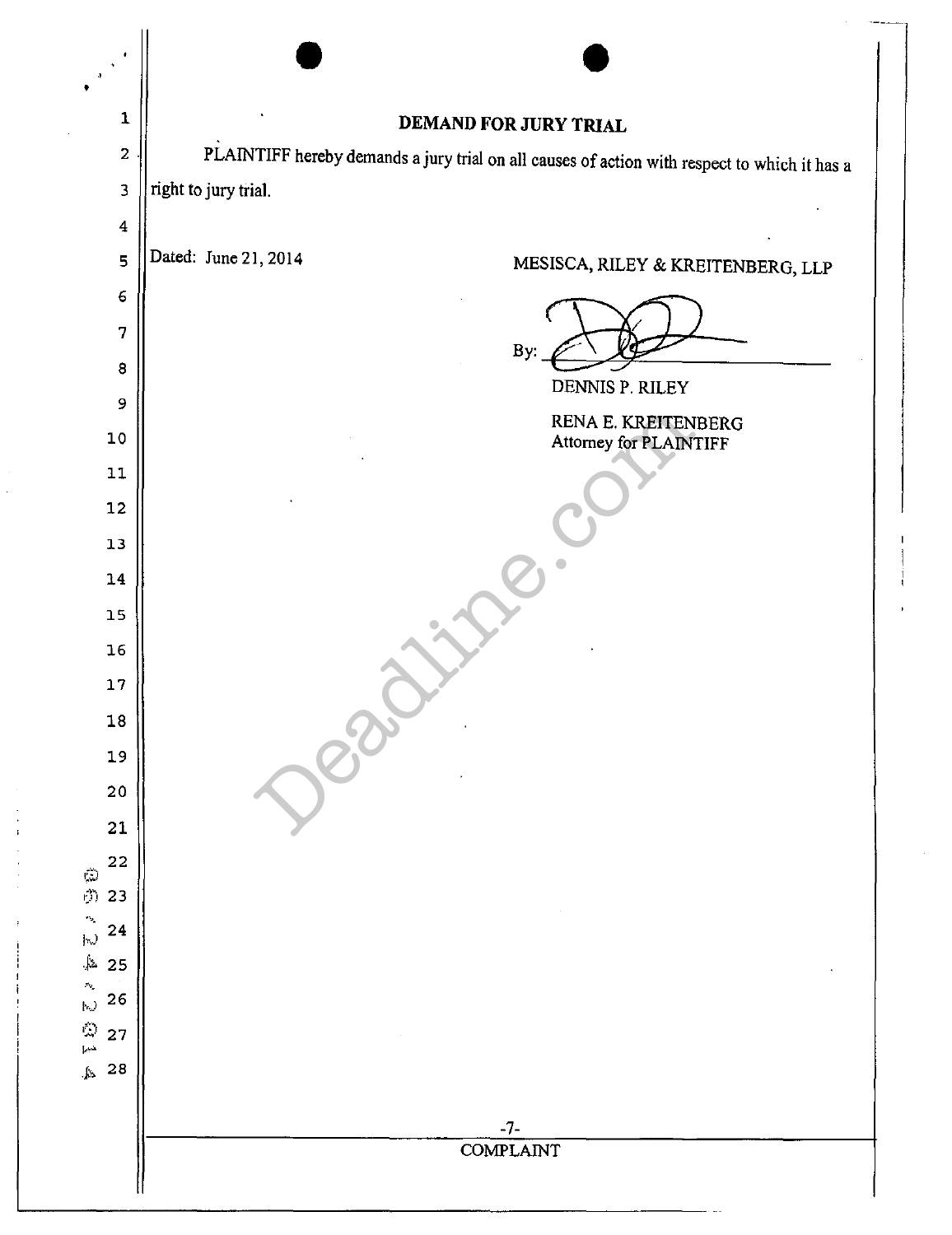|                                                                                                              |                                                                 | CM-010                                                                                                                                            |
|--------------------------------------------------------------------------------------------------------------|-----------------------------------------------------------------|---------------------------------------------------------------------------------------------------------------------------------------------------|
| ATTORNEY OR PARTY WITHOUT ATTORNEY (Name, S)<br>" Dennis P. Riley (Bar # 134200)                             | Bar number, and address):                                       | FOR COURT USE ONLY                                                                                                                                |
| -Mesisca, Riley & Kreitenberg, LLP                                                                           |                                                                 |                                                                                                                                                   |
| 800 W. 6th Street, 16th Floor                                                                                |                                                                 |                                                                                                                                                   |
| Los Angeles, CA 90017                                                                                        |                                                                 | <b>FILED</b>                                                                                                                                      |
| TELEPHONE NO.: (213) 623-2300                                                                                | Superior Court Of California                                    |                                                                                                                                                   |
| ATTORNEY FOR (Name): JOSHUA FRAGER, PLAINTIFF                                                                |                                                                 | County Of Los Angeles                                                                                                                             |
| SUPERIOR COURT OF CALIFORNIA, COUNTY OF LOS ANGELES                                                          |                                                                 | <b>JUN 23 2014</b>                                                                                                                                |
| STREET ADDRESS: 111 North Hill Street                                                                        |                                                                 |                                                                                                                                                   |
| MAILING ADDRESS: 111 North Hill Street                                                                       |                                                                 | Shern K. Pursey LARCHIVE Officer/Clork                                                                                                            |
| CITY AND ZIP-CODE: LOS Angeles 90012-3014                                                                    |                                                                 | Deptry                                                                                                                                            |
| BRANCH NAME: Central District Branch                                                                         |                                                                 | By.                                                                                                                                               |
| CASE NAME:                                                                                                   |                                                                 |                                                                                                                                                   |
| JOSHUA FRAGER V. AMEICA'S FINEST TELEVISION CORP., a California Corporation, et al.                          |                                                                 |                                                                                                                                                   |
| CIVIL CASE COVER SHEET                                                                                       |                                                                 | <b>CASE NUMBER:</b>                                                                                                                               |
| X <br><b>Unlimited</b><br>Limited                                                                            | <b>Complex Case Designation</b>                                 |                                                                                                                                                   |
| (Amount<br>(Amount                                                                                           | Counter<br><b>Joinder</b>                                       | BC 549560                                                                                                                                         |
| demanded<br>demanded is                                                                                      | Filed with first appearance by defendant                        | JUDGE:                                                                                                                                            |
| exceeds \$25,000)<br>\$25,000 or less)                                                                       | (Cal. Rules of Court, rule 3.402)                               | DEPT:                                                                                                                                             |
|                                                                                                              | Items 1-6 below must be completed (see instructions on page 2). |                                                                                                                                                   |
| 1. Check one box below for the case type that best describes this case:                                      |                                                                 |                                                                                                                                                   |
| Auto Tort                                                                                                    | Contract                                                        |                                                                                                                                                   |
| Auto (22)                                                                                                    | Breach of contract/warranty (06)                                | <b>Provisionally Complex Civil Litigation</b><br>(Cal. Rules of Court, rules 3.400-3.403)                                                         |
| Uninsured motorist (46)                                                                                      | Rule 3.740 collections (09)                                     |                                                                                                                                                   |
| Other PI/PD/WD (Personal Injury/Property                                                                     |                                                                 | Antitrust/Trade regulation (03)                                                                                                                   |
| Damage/Wrongful Death) Tort                                                                                  | Other collections (09)                                          | Construction defect (10)                                                                                                                          |
| Asbestos (04)                                                                                                | Insurance coverage (18)                                         | Mass tort (40)                                                                                                                                    |
| Product liability (24)                                                                                       | Other contract (37)                                             | Securities litigation (28)                                                                                                                        |
|                                                                                                              | Real Property                                                   | Environmental/Toxic tort (30)                                                                                                                     |
| Medical malpractice (45)<br>X                                                                                | Eminent domain/Inverse                                          | Insurance coverage claims arising from the                                                                                                        |
| Other PI/PD/WD (23)                                                                                          | condemnation (14)                                               | above listed provisionally complex case                                                                                                           |
| Non-PI/PD/WD (Other) Tort                                                                                    | Wrongful eviction (33)                                          | types $(41)$                                                                                                                                      |
| Business tort/unfair business practice (07)                                                                  | Other real property (26)                                        | <b>Enforcement of Judgment</b>                                                                                                                    |
| Civil rights (08)                                                                                            | Unlawful Detainer                                               | Enforcement of judgment (20)                                                                                                                      |
| Defamation (13)                                                                                              | Commercial (31)                                                 | <b>Miscellaneous Civil Complaint</b>                                                                                                              |
| <b>Fraud (16)</b>                                                                                            | Residential (32)                                                | <b>RICO (27)</b>                                                                                                                                  |
| Intellectual property (19)                                                                                   | Drugs (38)                                                      | Other complaint (not specified above) (42)                                                                                                        |
| Professional negligence (25)                                                                                 | <b>Judicial Review</b>                                          | <b>Miscellaneous Civil Petition</b>                                                                                                               |
| Other non-PI/PD/WD tort (35)                                                                                 | Asset forfeiture (05)                                           |                                                                                                                                                   |
| Employment                                                                                                   | Petition re: arbitration award (11)                             | Partnership and corporate governance (21)                                                                                                         |
| Wrongful termination (36)                                                                                    | Writ of mandate (02)                                            | Other petition (not specified above) (43)                                                                                                         |
| Other employment (15)                                                                                        |                                                                 |                                                                                                                                                   |
| x                                                                                                            | Other judicial review (39)                                      |                                                                                                                                                   |
| 2. This case<br>is not<br>factors requiring exceptional judicial management:                                 |                                                                 | complex under rule 3.400 of the California Rules of Court. If the case is complex, mark the                                                       |
|                                                                                                              |                                                                 |                                                                                                                                                   |
| Large number of separately represented parties<br>а.                                                         | d.                                                              | Large number of witnesses                                                                                                                         |
| Extensive motion practice raising difficult or novel                                                         | e.                                                              | Coordination with related actions pending in one or more courts                                                                                   |
| issues that will be time-consuming to resolve                                                                |                                                                 | in other counties, states, or countries, or in a federal court                                                                                    |
| Substantial amount of documentary evidence<br>$\mathcal{F}_{\mathcal{A}}$                                    |                                                                 | Substantial postjudgment judicial supervision                                                                                                     |
| 3. Remedies sought (check all that apply): a. X monetary                                                     | b.                                                              | punitive                                                                                                                                          |
|                                                                                                              |                                                                 | nonmonetary; declaratory or injunctive relief                                                                                                     |
| 4. Number of causes of action (specify): TWO (2)                                                             |                                                                 |                                                                                                                                                   |
| $X$ is not<br>5. This case<br>is                                                                             | a class action suit.                                            |                                                                                                                                                   |
| 6. If there are any known related cases, file and serve a notice of related case. (You may upe Tono CM-015.) |                                                                 |                                                                                                                                                   |
| Date: June 20, 2014                                                                                          |                                                                 |                                                                                                                                                   |
| Dennis P. Riley                                                                                              |                                                                 |                                                                                                                                                   |
| (TYPE OR PRINT NAME)                                                                                         |                                                                 | (SIGNATURE OF PARTY OR ATTORNEY FOR PARTY)                                                                                                        |
| ನ                                                                                                            | <b>NOTICE</b>                                                   | Let Plaintiff must file this cover sheet with the first paper filed in the action or proceeding (except small claims cases or cases filed         |
|                                                                                                              |                                                                 | under the Probate Code, Family Code, or Welfare and Institutions Code). (Cal. Rules of Court, rule 3.220.) Failure to file may result             |
| ∴in sanctions.                                                                                               |                                                                 |                                                                                                                                                   |
| . File this cover sheet in addition to any cover sheet required by local court rule.                         |                                                                 |                                                                                                                                                   |
|                                                                                                              |                                                                 | • If this case is complex under rule 3,400 et seq. of the California Rules of Court, you must serve a copy of this cover sheet on all             |
| other parties to the action or proceeding.                                                                   |                                                                 |                                                                                                                                                   |
|                                                                                                              |                                                                 | Unless this is a collections case under rule 3.740 or a complex case, this cover sheet will be used for statistical purposes only.<br>Page 1 of 2 |
| Form Adopted for Mandatory Use                                                                               | <b>CIVIL CASE COVER SHEET</b>                                   | Cal. Rules of Court, rules 2.30, 3.220, 3.400-3.403, 3.740;                                                                                       |
| Judicial Council of California<br>CM-010 [Rev. July 1, 2007]                                                 |                                                                 | Cal. Standards of Judicial Administration, std. 3.10<br>www.cou.tinio.ca.gov                                                                      |

LexisNexis® Automated California Judicial Council Forms

—…

 $\mathbf{f}$ 

 $\overline{\phantom{a}}$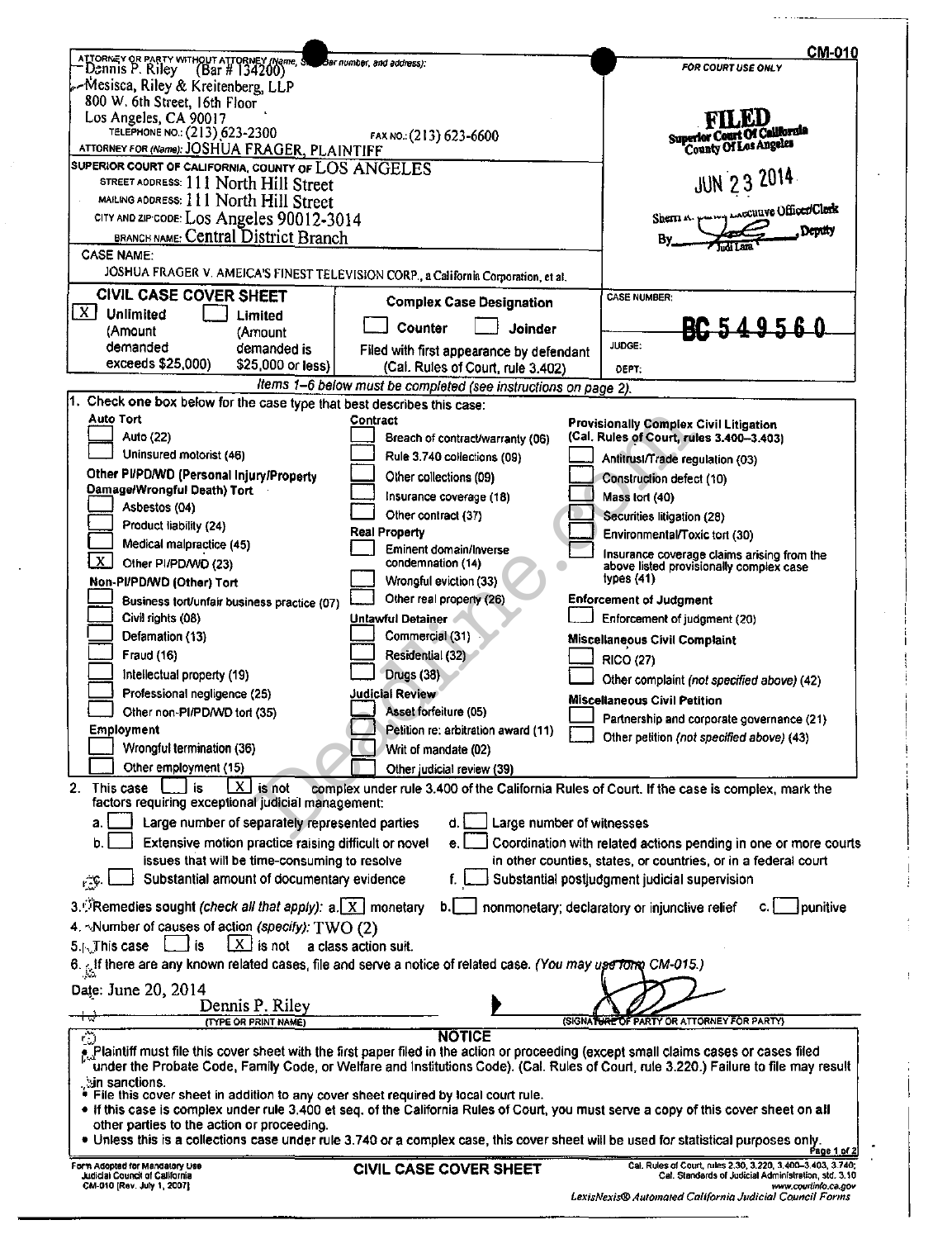# INSTRUCTIONS ON HOW TO COMPLETE THE COVER SHEET **EXAMPLE 12**

T6 Plaintiffs and Others Filing First Papers. If you are filing a first paper (for example, a complaint) in a civil case, you must complete and file, along with your first paper, the Civil Case Cover Sheet contained on page 1. This information will be used to compile statistics about the types and numbers of cases filed. You must complete items 1 through 6 on the sheet. In item 1, you must check one box for the case type that best describes the case, If the case fits both a general and a more specific type of case listed in item 1, check the more specific one. If the case has multiple causes of action, check the box that best indicates the primary cause of action. To assist you in compleling the sheet, examples of the cases that belong under each case type in item 1 are provided below. A cover sheet must be filed only with your initial paper. Failure to file a cover sheet with the first paper filed in a civil case may subject a party, its counsel, or both to sanctions under rules 2.30 and 3.220 of the California Rules of Court.

To Parties in Rule 3.740 Collections Cases. A "collections case" under rule 3.740 is defined as an action for recovery of money owed in a sum slated to be certain that is not more than \$25,000, exclusive of inlerest and attorney's fees, arising from a transaction in which property, services, or money was acquired on credit. A collections case does not include an action seeking the following: (1) tort damages, (2) punitive damages, (3) recovery of real property, (4) recovery of personal property, or (5) a prejudgment writ of attachment. The identification of a case as a rule 3.740 collections case on this form means that it will be exempt from the general time-for-service requirements and case management rules, unless a defendant files a responsive pleading. A rule 3.740 collections case will be subject to the requirements for service and obtaining a judgment in rule 3.740,

To Parties in Complex Cases. In complex cases only, parties must also use the Civil Case Cover Sheet to designate whether the case is complex. If a plaintiff believes the case is complex under rule 3.400 of the California Rules of Court, this must be indicated by completing the appropriate boxes in items 1 and 2. If a plaintiff designates a case as complex, the cover sheet must be served with the complaint on all parties to the action. A defendant may file and serve no later than the lime of its first appearance a joinder in the plaintiff's designation, a counter-designation that the case is not complex, or, if the plaintiff has made no designation, a designation that the case is complex.

CASE TYPES AND EXAMPLES

Contract

Auto Tort Auto (22)-Personal Injury/Property Damage/Wrongful Death Uninsured Motorist (46) (if the case involves an uninsured motorist claim subject to arbitration, check this item instead of Auto) Other PllPD/WD (Personal Injury/ Property Damage/Wrongful Death) Tort Asbestos (04) Asbestos Property Damage · Asbestos Personal Injury/ Wrongful Death Product Liability (not asbestos or toxic/environmental) (24) Medical Malpractice (45) Medical Malpractice-Physicians & Surgeons Other Professional Health Care Malpractice Other Pl/PD/WO (23) Premises Liability (e.g., slip and fall) Intentional Bodily Injury/PD/WD (e.g., assault, vandalism) Intentional Infliction of Emotional Distress Negligent Infliction of Emotional Distress Other PI/PD/WD NOn'-PllPD/WD (Other) Tort ~}Business Tort/Unfair Business Practice (07)  $^{\circ}$ Civil Rights (e.g., discrimination, hJ false arrest) (not civil harassment) (08) .f:.oefamation (e.g., slander, libel) • (13) "·Fraud (16) J'-intellectual Property (19) .~~.Professional Negligence (25) r~-;,..' Legal Malpractice لمتا **Legal Malpractice**<br>المدر Other Professional Malpractice (not medical or legal) \_fe, Other Non-Pl/PD/WO Tort (35) Employment Wrongful Termination (36) Other Employment (15)

Breach of ContractNVarranty (06) Breach of Rental/Lease Contract (not unlawful detainer or wrongful eviction) Contract/Warranty Breach-Seller Plaintiff (not fraud or negligence) Negligent Breach of Contract/ Warranty Other Breach of Contract/Warranty Collections {e.g., money owed, open book accounts) (09) Collection Case-Seller Plaintiff Other Promissory Note/Collections Case Insurance Coverage (not provisionalfy complex) (18) • Auto Subrogation Other Coverage Other Contract (37) Contractual Fraud Other Contrad Dispute Real Property Eminent Domain/Inverse Condemnation (14) Wrongful Eviction (33) Other Real Property (e.g., quiet tille) (26) Writ of Possession of Real Property Mortgage Foreclosure Quiet Title Other Real Property (not eminent domain, landlord/tenant, or foreclosure) Unlawful Detainer Commercial (31) Residential (32) Drugs (36) (if the case involves illegal drugs, check this item; otherwise, *report* as Commercial or Residential) Judicial Review Asset Forfeiture {05) Petition Re: Arbitration Award (11) Writ of Mandate (02) Writ-Administrative Mandamus Writ-Mandamus on Limiled Court Case Matter Writ-Other Limited Court Case Review Other Judicial Review (39) Review of Health Officer Order Notice of Appeal-labor designation that the case is not complex, or, it the plaintiff has made no designation<br>
Contract<br>
Contract<br>
Contract Marial Cost Types AND EXAMPLES<br>
Greach of Centract Mariam (66)<br>
Breach of Centract Mariam (66)<br>
Contract

Provisionally Complex Civil Litigation {Cal. Rules of Court Rules 3.400-3.403) Antitrust/Trade Regulation (03) Construction Defect (10) Claims Involving Mass Tort (40) Securities Litigation (28) Environmental/Toxic Tort (30) Insurance Coverage Claims (arising from provisionally complex case type listed above) {41) Enforcement of Judgment EnfOrcement of Judgment (20) Abstract of Judgment (Out of County) Confession of Judgment (nondomestic relations) Sister State Judgment Administrative Agency Award (not unpaid taxes) Petition/Certification of Entry of Judgment on Unpaid Taxes Other Enforcement of Judgment Case Miscellaneous Civil Complaint RIC0(27) Other Complaint (not specified above) (42) Declaratory Relief Only Injunctive Relief Only (nonharassment) Mechanics Lien Other Commercial Complaint Case (non-tort/non-complex) Other Civil Complaint (non-tort/non-complex) Miscellaneous Civil Petition Partnership and Corporate Governance (21) Other Petition (not specified above) (43) Civil Harassment Workplace Violence Elder/Dependent Adult Abuse Election Contesl Petition for Name Change Petition for Relief From Late Claim Other Civil Petition

Page2of2 *LexisNexis® Automated California Judicial Council Forms*  CIVIL CASE COVER SHEET LexisNexis® Automated Californ<br>
CIVIL CASE COVER SHEET LexisNexis® Automated Californ<br>
CIVIL CASE COVER SHEET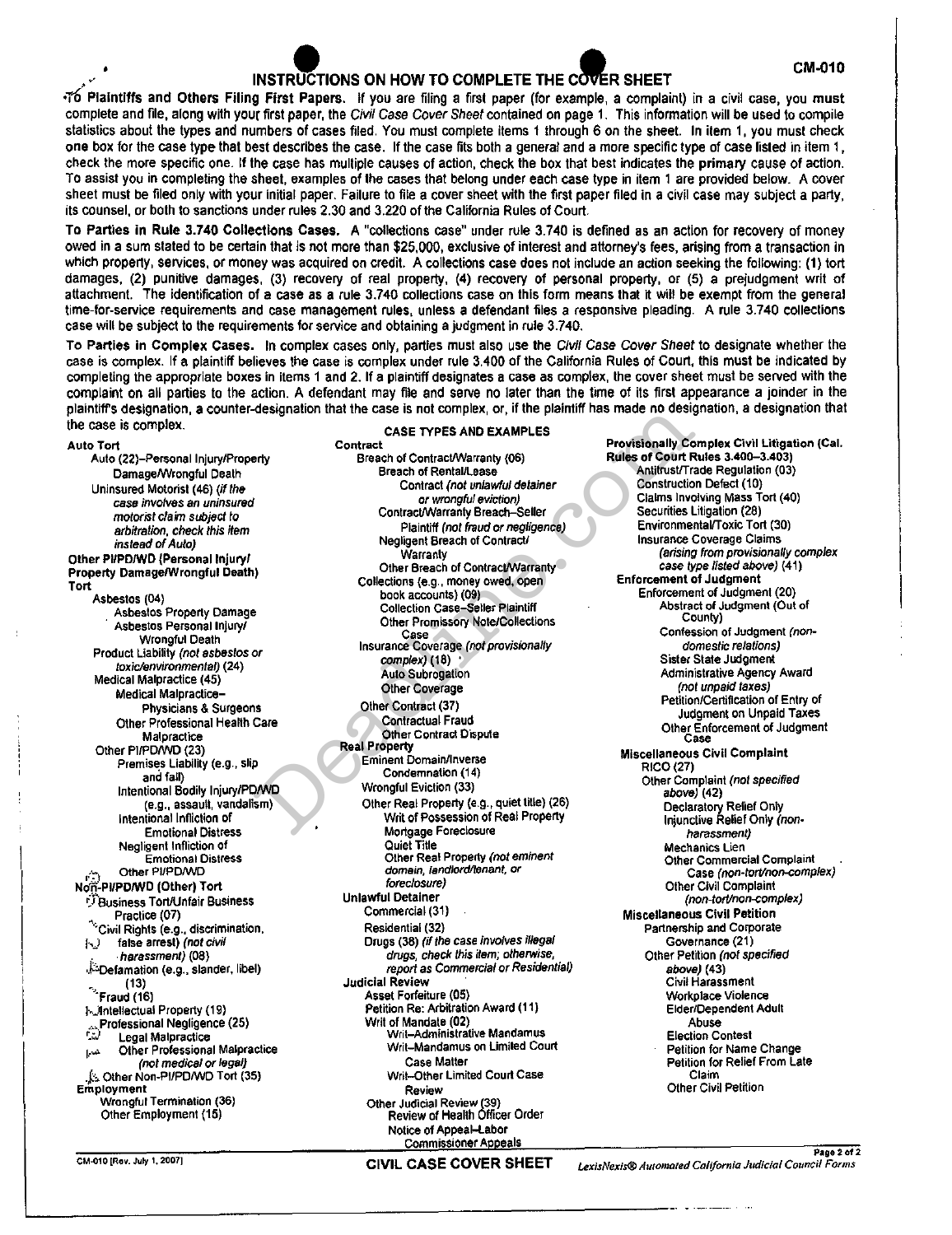SHORT TITLE:<br>
FR A GER V A MERICA'S EINTEST THE

FRAGER V. AMERICA'S FINEST TELEVISION CORP., et al.  $\begin{bmatrix} \cos\theta & \cos\theta\end{bmatrix}$  **BC** 5 4 9 5 6 0

### CIVIL CASE COVER SHEET ADDENDUM AND STATEMENT OF LOCATION CERTIFICATE OF GROUNDS FOR ASSIGNMENT TO COURTHOUSE LOCATION

This form is required pursuant to LASC Local Rule 2.0 in all new civil case filings in the Los Angeles Superior Court.

Item I. Check the types of hearing and fill in the estimated length of hearing expected for this case:

JURY TRIAL?  $\boxed{\text{X}}$  YES CLASS ACTION?  $\boxed{\phantom{\text{X}}}$  YES LIMITED CASE?  $\boxed{\phantom{\text{X}}}$  YES TIME ESTIMATED FOR TRIAL  $\boxed{\phantom{\text{X}}}$   $\boxed{\text{A}}$  HOURS/ $\boxed{\text{X}}$  DAYS Item II. Select the correct district and courthouse location (4 steps - If you checked "Limited Case", skip to Item III, Pg. 4): Step 1: After first completing the Civil Case Cover Sheet Form, find the main civil case cover sheet heading for your case in

the left margin below, and, to the right in Column A, the Civil Case Cover Sheet case type you selected.

Step 2: Check one Superior Court type of action in Column B below which best describes the nature of this case.

Step 3: In Column C, circle the reason for the court location choice that applies to the type of action you have checked. For any exception to the court location. see Los Angeles Superior Court Local Rule 2.0.

### Applicable Reasons for Choosing Courthouse Location (see Column C below)

- 
- 4. Location where bodily injury, death or damage occurred. 5. Location where performance required or defendant resides.
- 6. Location of property or permanently garaged vehicle. 7. Location where petitioner resides.

--"----- --------,

- 
- 8. Location wherein defendant/respondent functions wholly.<br>9. Location where one or more of the parties reside.<br>10. Location of Labor Commissioner Office.
- 

CASE NUMBER

|                                                             | 3. Location where cause of action arose.<br>4.                              | Applicable Reasons for Choosing Courthouse Location (see Column C below)<br>1. Class Actions must be filed in the County Courthouse, Central District.<br>6.<br>Location of property or permanently garaged vehicle.<br>2. May be filed in Central (Other county, or no Bodily Injury/Property Damage).<br>Location where petitioner resides.<br>8.<br>Location wherein defendant/respondent functions who<br>Location where bodily injury, death or damage occurred.<br>Location where one or more of the parties reside.<br>9.<br>5. Location where performance required or defendant resides.<br>10. Location of Labor Commissioner Office. |                                                      |
|-------------------------------------------------------------|-----------------------------------------------------------------------------|------------------------------------------------------------------------------------------------------------------------------------------------------------------------------------------------------------------------------------------------------------------------------------------------------------------------------------------------------------------------------------------------------------------------------------------------------------------------------------------------------------------------------------------------------------------------------------------------------------------------------------------------|------------------------------------------------------|
|                                                             |                                                                             | Step 4: Fill in the information requested on page 4 in Item III; complete Item IV. Sign the declaration.                                                                                                                                                                                                                                                                                                                                                                                                                                                                                                                                       |                                                      |
|                                                             | А<br><b>Civil Case Cover Sheet</b><br>Category No.                          | B<br><b>Type of Action</b><br>(Check only one)                                                                                                                                                                                                                                                                                                                                                                                                                                                                                                                                                                                                 | C<br><b>Applicable Reasons -</b><br>See Step 3 Above |
| Auto Tort                                                   | Auto (22)                                                                   | ŧΙ<br>A7100 Motor Vehicle - Personal Injury/Property Damage/Wrongful Death                                                                                                                                                                                                                                                                                                                                                                                                                                                                                                                                                                     | 1.2.4.                                               |
|                                                             | Uninsured Motorist (46)                                                     | A7110 Personal Injury/Property Damage/Wrongful Death - Uninsured Motorist                                                                                                                                                                                                                                                                                                                                                                                                                                                                                                                                                                      | 1.2.4.                                               |
|                                                             |                                                                             | ப<br>A6070 Asbestos Property Damage                                                                                                                                                                                                                                                                                                                                                                                                                                                                                                                                                                                                            | 2.                                                   |
| Tort                                                        | Asbestos (04)                                                               | A7221 Asbestos - Personal Injury/Wrongful Death                                                                                                                                                                                                                                                                                                                                                                                                                                                                                                                                                                                                | 2.                                                   |
|                                                             | Product Liability (24)                                                      | П<br>A7260 Product Liability (not asbestos or toxic/environmental)                                                                                                                                                                                                                                                                                                                                                                                                                                                                                                                                                                             | 1, 2, 3, 4, 8                                        |
|                                                             | Medical Malpractice (45)                                                    | L.I<br>A7210 Medical Malpractice - Physicians & Surgeons<br>Ω<br>A7240 Other Professional Health Care Malpractice                                                                                                                                                                                                                                                                                                                                                                                                                                                                                                                              | 1, 2, 4<br>1, 2, 4.                                  |
| Other Personal Injury/Property<br>Damage/Wrongful Death     | Other<br>Personal Injury<br><b>Property Damage</b><br><b>Wrongful Death</b> | $\Box$ A7250 Premises Liability (e.g., slip and fall)<br>[ A7230 Intentional Bodily Injury/Property Damage/Wrongful Death (e.g.,<br>assault, vandalism, etc.)<br>П<br>A7270 Intentional Infliction of Emotional Distress                                                                                                                                                                                                                                                                                                                                                                                                                       | 1, 2, 4<br>1., 2., 4.<br>1, 2, 3.                    |
|                                                             | (23)                                                                        | ×<br>A7220 Other Personal Injury/Property Damage/Wrongful Death                                                                                                                                                                                                                                                                                                                                                                                                                                                                                                                                                                                | 1(2)(4)                                              |
| Tort                                                        | Business Tort (07)                                                          | U<br>A6029<br>Other Commercial/Business Tort (not fraud/breach of contract)                                                                                                                                                                                                                                                                                                                                                                                                                                                                                                                                                                    | 1, 2, 3.                                             |
|                                                             | Civil Rights (08)                                                           | ப<br>A6005<br>Civil Rights/Discrimination                                                                                                                                                                                                                                                                                                                                                                                                                                                                                                                                                                                                      | $1, 2, 3$ .                                          |
|                                                             | Defamation (13)                                                             | A6010 Defamation (slander/libel)<br>⊔                                                                                                                                                                                                                                                                                                                                                                                                                                                                                                                                                                                                          | 1, 2, 3.                                             |
|                                                             | <b>Fraud (16)</b>                                                           | O<br>A6013 Fraud (no contract)                                                                                                                                                                                                                                                                                                                                                                                                                                                                                                                                                                                                                 | $1, 2, 3$ .                                          |
| <b>Von-Personal Injury/Property</b><br>amage/Wrongful Death |                                                                             |                                                                                                                                                                                                                                                                                                                                                                                                                                                                                                                                                                                                                                                |                                                      |

LACIV 109 (Rev. 01107) LASC Approved 03-04

lon-Pe<br><sup>gennag</sup> ទី ទី<br>2 ១

### CIVIL CASE COVER SHEET ADDENDUM LASC, rule 2.0 AND STATEMENT OF LOCATION Page 1 of 4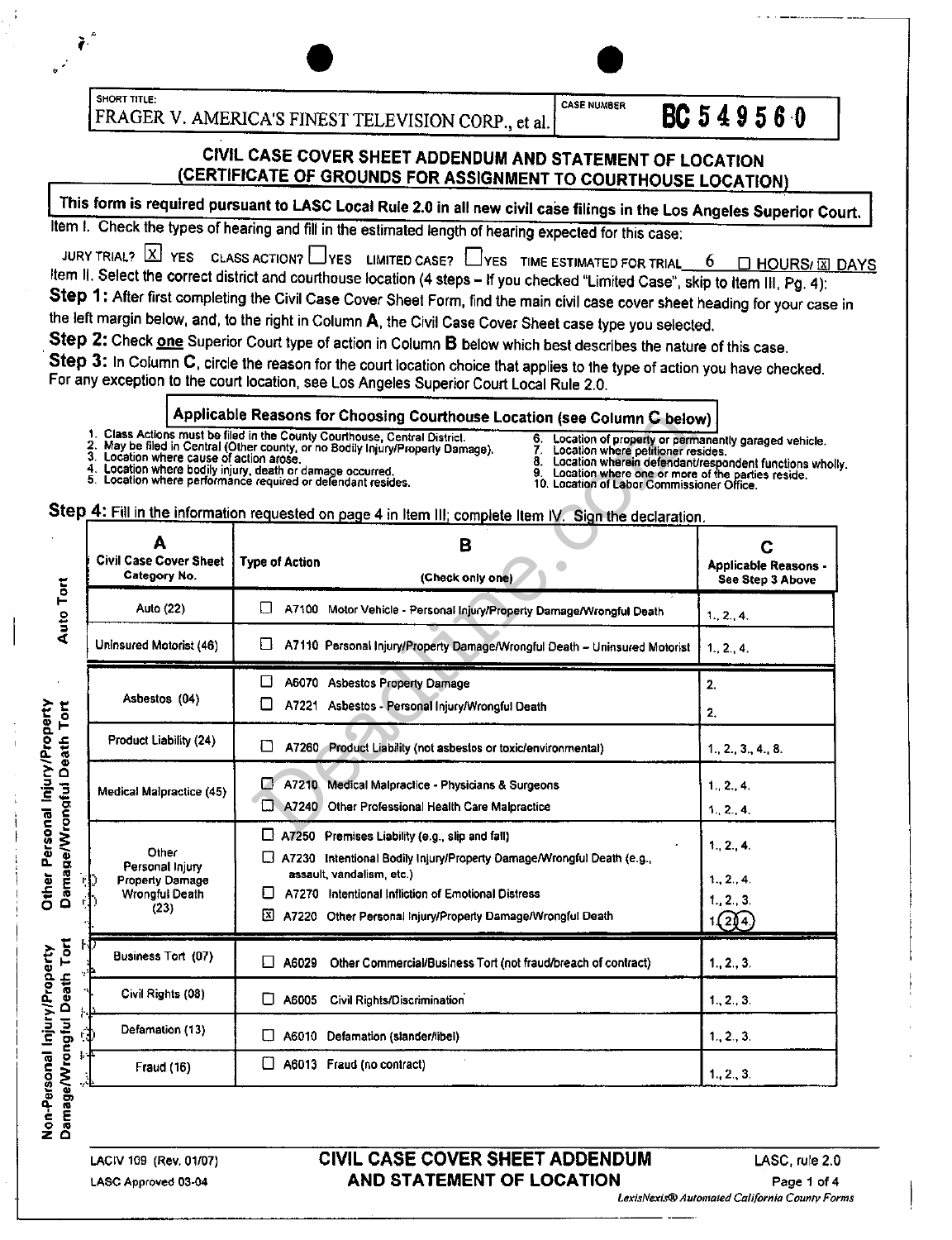| SHORT TITLE:                                        | <b>CASE NUMBER</b> |
|-----------------------------------------------------|--------------------|
| FRAGER V. AMERICA'S FINEST TELEVISION CORP., et al. |                    |
|                                                     |                    |

;

| Non-Personal Injury/Property Damage $k_1$<br>Tort (Cont'd.) | A                                                                 | FRAGER V. AMERICA'S FINEST TELEVISION CORP., et al.                                                                                                                                                                                                                                                                     |                                                     |  |
|-------------------------------------------------------------|-------------------------------------------------------------------|-------------------------------------------------------------------------------------------------------------------------------------------------------------------------------------------------------------------------------------------------------------------------------------------------------------------------|-----------------------------------------------------|--|
|                                                             | <b>Civil Case Cover</b><br>Sheet Category No.                     | в<br><b>Type of Action</b><br>(Check only one)                                                                                                                                                                                                                                                                          | С<br><b>Applicable Reasons</b><br>-See Step 3 Above |  |
| Wrongful Death                                              | Professional<br>Negligence<br>(25)                                | ⊔<br>A6017 Legal Malpractice<br>A6050 Other Professional Malpractice (not medical or legal)                                                                                                                                                                                                                             | 1, 2, 3<br>1, 2, 3                                  |  |
|                                                             | Other (35)                                                        | u<br>A6025 Other Non-Personal Injury/Property Damage tort                                                                                                                                                                                                                                                               | 2.3.                                                |  |
|                                                             | Wrongful Termination<br>(36)                                      | ∐<br>A6037 Wrongful Termination                                                                                                                                                                                                                                                                                         | 1.2.3.                                              |  |
| Employment                                                  | Other Employment<br>(15)                                          | □<br>A6024 Other Employment Complaint Case<br>C<br>A6109 Labor Commissioner Appeals                                                                                                                                                                                                                                     | 1. 2. 3.<br>10.                                     |  |
|                                                             | <b>Breach of Contract/</b><br>Warranty<br>(06)<br>(not insurance) | □<br>A6004 Breach of Rental/Lease Contract (not Unlawful Detainer or wrongful eviction)<br>□<br>A6008<br>Contract/Warranty Breach -Seller Plaintiff (no fraud/negligence)<br>ΙI<br>A6019<br>Negligent Breach of Contract/Warranty (no fraud)<br>IJ<br>A6028 Other Breach of Contract/Warranty (not fraud or negligence) | 2.5.<br>2., 5.<br>1.2.5<br>1.2.5.                   |  |
| Contract                                                    | Collections<br>(09)                                               | ΙI<br>A6002<br><b>Collections Case-Seller Plaintiff</b><br>U<br>A6012 Other Promissory Note/Collections Case                                                                                                                                                                                                            | 2, 5, 6<br>2, 5.                                    |  |
|                                                             | Insurance Coverage<br>(18)                                        | ⊔<br>A6015 Insurance Coverage (not complex)                                                                                                                                                                                                                                                                             | 1., 2., 5., 8.                                      |  |
|                                                             | Other Contract<br>(37)                                            | O<br>A6009 Contractual Fraud<br>П<br>A6031 Tortious Interference<br>□<br>A6027 Other Contract Dispute(not breach/insurance/fraud/negligence)                                                                                                                                                                            | 1.2.3.5.<br>1.2., 3., 5.<br>1.2.3.8.                |  |
|                                                             | <b>Eminent</b><br>Domain/Inverse<br>Condemnation (14)             | □<br>A7300<br>Eminent Domain/Condemnation<br>Number of parcels                                                                                                                                                                                                                                                          | 2.                                                  |  |
| Real Propert                                                | <b>Wrongful Eviction</b><br>(33)                                  | □<br>A6023 Wrongful Eviction Case                                                                                                                                                                                                                                                                                       | 2., 6.                                              |  |
|                                                             | Other Real Property<br>(26)                                       | A6018 Mortgage Foreclosure<br>A6032 Quiet Title<br>╘<br>A6060 Other Real Property (not eminent domain, landlord/tenant, foreclosure)                                                                                                                                                                                    | 2., 6.<br>2, 6.<br>2.6.                             |  |
|                                                             | <b>Unlawful Detainer-</b><br>Commercial (31)                      | O<br>A6021 Unlawful Detainer-Commercial (not drugs or wrongful eviction)                                                                                                                                                                                                                                                | 2, 6.                                               |  |
| Judicial Review Unlawful Detainer                           | Unlawful Detainer-<br>Residential (32)                            | A6020 Unlawful Detainer-Residential (not drugs or wrongful eviction)                                                                                                                                                                                                                                                    | 2.6                                                 |  |
|                                                             | Unlawful Detainer-<br>Drugs (38)                                  | ப<br>A6022 Unlawful Detainer-Drugs                                                                                                                                                                                                                                                                                      | 2.6                                                 |  |
|                                                             | Asset Forfeiture (05)<br>Petition re Arbitration<br>(11)          | A6108<br><b>Asset Forfeiture Case</b><br>⊡<br>A6115 Petition to Compel/Confirm/Vacate Arbitration                                                                                                                                                                                                                       | 2, 6.<br>2.5.                                       |  |

**Example:** 

LACIV 109 (Rev. 01/07) LASC Approved 03-04

### CIVIL CASE COVER SHEET ADDENDUM AND STATEMENT OF LOCATION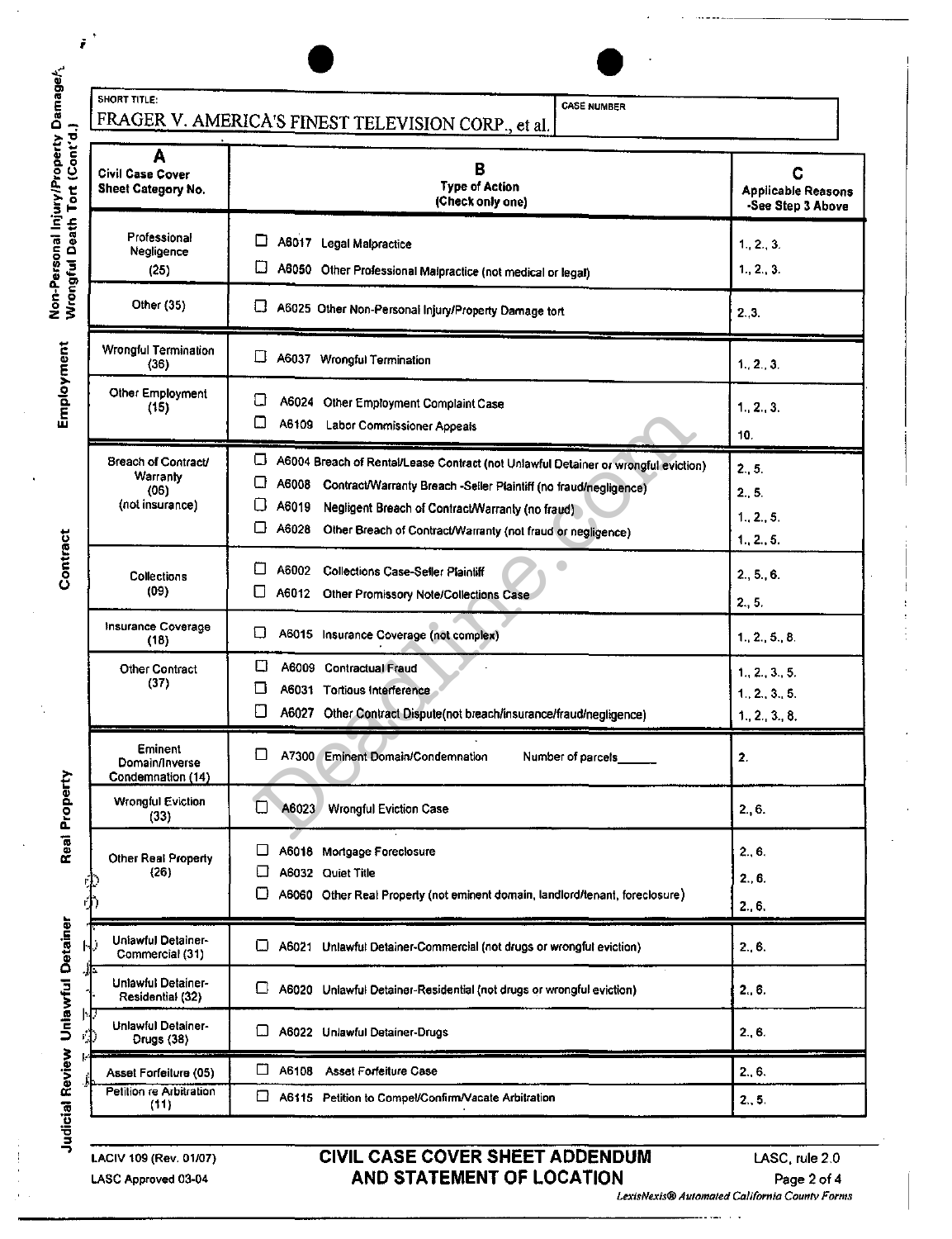| <b>SHORT TITLE:</b> |                                                     |
|---------------------|-----------------------------------------------------|
|                     | FRAGER V. AMERICA'S FINEST TELEVISION CORP., et al. |

| А<br><b>Civil Case Cover Sheet</b><br>Category No.            |              | С<br>Applicable Reasons -<br>See Step 3 Above                  |                |
|---------------------------------------------------------------|--------------|----------------------------------------------------------------|----------------|
|                                                               |              | A6151 Writ - Administrative Mandamus                           | 2., 8.         |
| Writ of Mandate                                               |              | A6152 Writ - Mandamus on Limited Court Case Matter             | 2.             |
| (02)                                                          |              | A6153 Writ - Other Limited Court Case Review                   | 2.             |
| Other Judicial Review<br>(39)                                 | □ A6150      | Other Writ /Judicial Review                                    | 2., 8.         |
| Antitrust/Trade<br>Regulation (03)                            | $\Box$ A6003 | Antitrust/Trade Regulation                                     | 1., 2., 8.     |
| <b>Construction Defect (10)</b>                               |              | LJ A6007 Construction defect                                   | 1., 2., 3.     |
| <b>Claims Involving Mass</b><br>Tort (40)                     |              | A6006 Claims Involving Mass Tort                               | 1, 2, 8.       |
| Securities Litigation (28)                                    |              | A6035 Securities Litigation Case                               | 1, 2, 8.       |
| <b>Toxic Ton</b><br>Environmental (30)                        |              | A6036 Toxic Tort/Environmental                                 | 1, 2, 3, 8     |
| Insurance Coverage<br><b>Claims from Complex</b><br>Case (41) |              | A6014 Insurance Coverage/Subrogation (complex case only)       | 1., 2., 5., 8. |
|                                                               |              | A6141 Sister State Judgment                                    | 2.9.           |
| Enforcement                                                   |              | A6160 Abstract of Judgment                                     | 2.6.           |
| of Judgment                                                   |              | A6107 Confession of Judgment (non-domestic relations)          | 2.9.           |
| (20)                                                          |              | A6140 Administrative Agency Award (not unpaid taxes)           | 2.8.           |
|                                                               |              | A6114 Petition/Certificate for Entry of Judgment on Unpaid Tax | 2.8            |
|                                                               |              | A6112 Other Enforcement of Judgment Case                       | 2, 8, 9.       |
| <b>RICO (27)</b>                                              |              | A6033 Racketeering (RICO) Case                                 | 1.2.8.         |
|                                                               |              | A6030 Declaratory Relief Only .                                | 1, 2, 8.       |
| <b>Other Complaints</b>                                       |              | A6040 Injunctive Relief Only (not domestic/harassment)         | 2, 8           |
| (Not Specified Above)                                         |              | A6011 Other Commercial Complaint Case (non-tort/non-complex)   | 1, 2, 8.       |
| (42)                                                          |              | A6000 Other Civil Complaint (non-lort/non-complex)             | 1., 2., 8.     |
| Partnership Corporation<br>Governance(21)                     |              | A6113 Partnership and Corporate Governance Case                | 2.8.           |
|                                                               | ⊔            | A6121 Civil Harassment                                         | 2., 3., 9.     |
|                                                               |              | A6123 Workplace Harassment                                     | 2, 3, 9.       |
|                                                               | ப            | A6124 Elder/Dependent Adult Abuse Case                         | 2., 3., 9.     |
| Other Petitions<br>(Not Specified Above)                      | ⊔            | A6190 Election Contest                                         | 2.             |
|                                                               |              | A6110 Petition for Change of Name                              | 2.7.           |
| (43)                                                          | l 1          | A6170 Petition for Relief from Late Claim Law                  | 2., 3., 4., 8. |
|                                                               |              | A6100 Other Civil Petition                                     | 2., 9.         |

CASE NUMBER

**EXAMPLE 2014** 

LACIV 109 (Rev. 01/07) LASC Approved 03·04

CIVIL CASE COVER, SHEET ADDENDUM AND STATEMENT OF LOCATION

Judicial Review (Cont'd.)

Ý

 $\ddot{\phantom{0}}$ 

 $\frac{\bullet}{\mathbf{a}}$ E ំ ភ្នំ isionally<br>Litigati

·~ 0..

.... nen<br>E E<br>E E orcer<br>Judgr Enforcer<br>of Judgr

Miscellaneous Civil<br>Complaints

Miscellaneous Civil Petitions